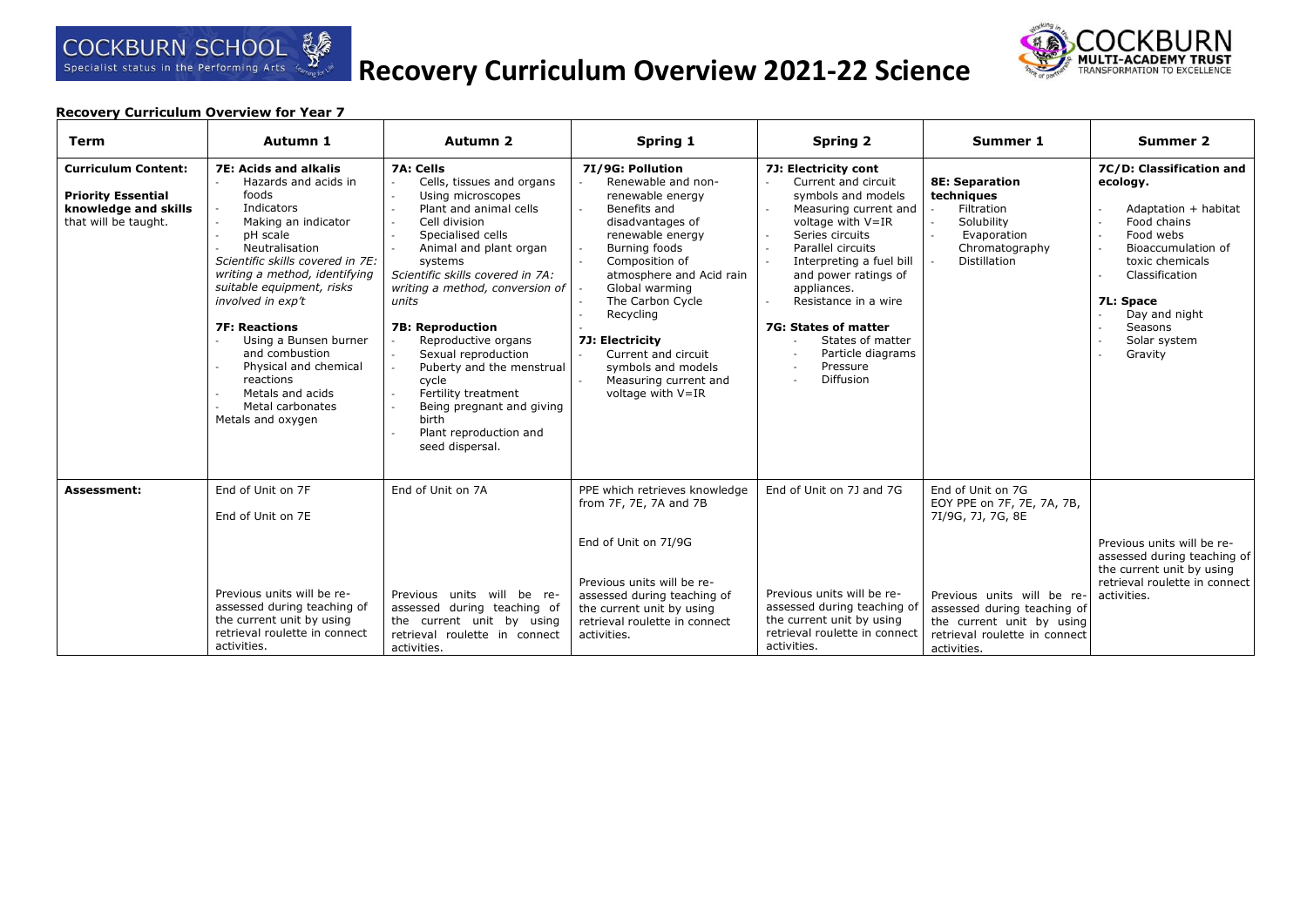| Term                                                                                                      | Autumn 1                                                                                                                                                                                                                                                                                                                                                           | Autumn 2                                                                                                                                                                                                                                                                                                                                                                                                                                                                                                                                                                                                                                      | Spring 1                                                                                                                                                                                                   | <b>Spring 2</b>                                                                                                                                                                                                                                                                                                                                                                       | Summer 1                                                                                                                                                                                                                | Summer 2                                                                                                                                                                                                                                                                                                                  |
|-----------------------------------------------------------------------------------------------------------|--------------------------------------------------------------------------------------------------------------------------------------------------------------------------------------------------------------------------------------------------------------------------------------------------------------------------------------------------------------------|-----------------------------------------------------------------------------------------------------------------------------------------------------------------------------------------------------------------------------------------------------------------------------------------------------------------------------------------------------------------------------------------------------------------------------------------------------------------------------------------------------------------------------------------------------------------------------------------------------------------------------------------------|------------------------------------------------------------------------------------------------------------------------------------------------------------------------------------------------------------|---------------------------------------------------------------------------------------------------------------------------------------------------------------------------------------------------------------------------------------------------------------------------------------------------------------------------------------------------------------------------------------|-------------------------------------------------------------------------------------------------------------------------------------------------------------------------------------------------------------------------|---------------------------------------------------------------------------------------------------------------------------------------------------------------------------------------------------------------------------------------------------------------------------------------------------------------------------|
| Curriculum<br>Content:<br>Priority<br><b>Essential</b><br>knowledge and<br>skills that will be<br>taught. | 8F/G: Elements,<br>compounds and mixtures.<br>Elements and the periodic<br>table<br>History of the periodic<br>table.<br>Atomic and electron<br>structure<br>Differences between<br>compounds and mixtures.<br>Metals and non-metals<br>properties<br>9F: Reactivity series.<br>Reactivity Series/<br>Displacement<br>Thermal decomposition<br>Metal extraction a. | <b>9F: Reactivity series</b><br>cont<br>Endothermic and<br>exothermic reactions<br>Properties of ceramics,<br>polymers and composites<br><b>8A: Digestion</b><br>Food tests<br><b>Balanced diets</b><br>$\mathcal{L}_{\mathcal{A}}$<br>Digestive system<br>$\sim$<br>$\mathbb{Z}^+$<br>Enzymes<br>Small intestine and villi<br>8B/9C: Respiration and<br>exercise<br>Structure of lungs and<br>$\sim$<br>role of lungs/heart in<br>respiration.<br>Breathing disease<br>Aerobic respiration and<br>pulse rate<br>Anaerobic respiration in<br>animals and yeast<br>Effects of recreational<br>drugs<br>Photosynthesis<br>structure of the leaf | 8K/8L: Light and sound<br>Light and sound wave<br>properties<br>Pitch and frequency<br>Ultrasound<br>Reflection and the<br>eye/pin hole cameras<br>Refraction<br>Dispersion and colours.                   | <b>9A: Inheritance</b><br>DNA, chromosomes and genes<br>Variation<br>$\sim$<br>(continuous/discontinuous)<br>Natural selection<br>Extinction<br>Selective breeding<br>7K: Forces and speed<br>Contact and non-contact<br>forces with weight<br>Resultant forces + work done<br>Force and extension (Hooke's<br>Law)<br>Distance time graphs<br>Speed time graphs<br>Terminal velocity | 8J: Magnets, moments and<br>density.<br>Magnets<br>$\mathcal{L}$<br>Electromagnets<br>Moments<br>Levers<br>Density, floating and<br>sinking                                                                             | 8I: Energy transfer<br>Energy transfers<br>Heat and temperature<br>Changes of state<br>Radiation<br>Conduction and<br>convection<br><b>8H: Rock cycle</b><br>Structure and<br>composition of the<br>Earth<br>Formation of<br>sedimentary, igneous<br>and metamorphic<br>rocks<br>Rock cycle and<br>efficacy of recycling. |
| Assessment:                                                                                               | End of Unit on 8F/G<br>Previous units will be re-<br>assessed during teaching of<br>the current unit by using<br>retrieval roulette in connect<br>activities.                                                                                                                                                                                                      | End of Unit on 9F<br>End of Unit on 8A<br>End of Unit on 8B/9C<br>Previous units will be re-<br>assessed during teaching of<br>the current unit by using<br>retrieval roulette in connect<br>activities.                                                                                                                                                                                                                                                                                                                                                                                                                                      | PPE which retrieves<br>knowledge from 8F/G, 9F, 8A,<br>8B9C, 8KL<br>Previous units will be re-<br>assessed during teaching of<br>the current unit by using<br>retrieval roulette in connect<br>activities. | End of Unit on 9A<br>End of Unit on 7K<br>Previous units will be re-assessed<br>during teaching of the current unit<br>by using retrieval roulette in<br>connect activities.                                                                                                                                                                                                          | End of Unit on 9A<br>EOY PPE on 8F/G, 9F, 8A,<br>8B/9C, 8K/8L, 9A, 7K and 8J.<br>Previous units will be re-<br>assessed during teaching of<br>the current unit by using<br>retrieval roulette in connect<br>activities. | Previous units will be re-<br>assessed during teaching of<br>the current unit by using<br>retrieval roulette in connect<br>activities.                                                                                                                                                                                    |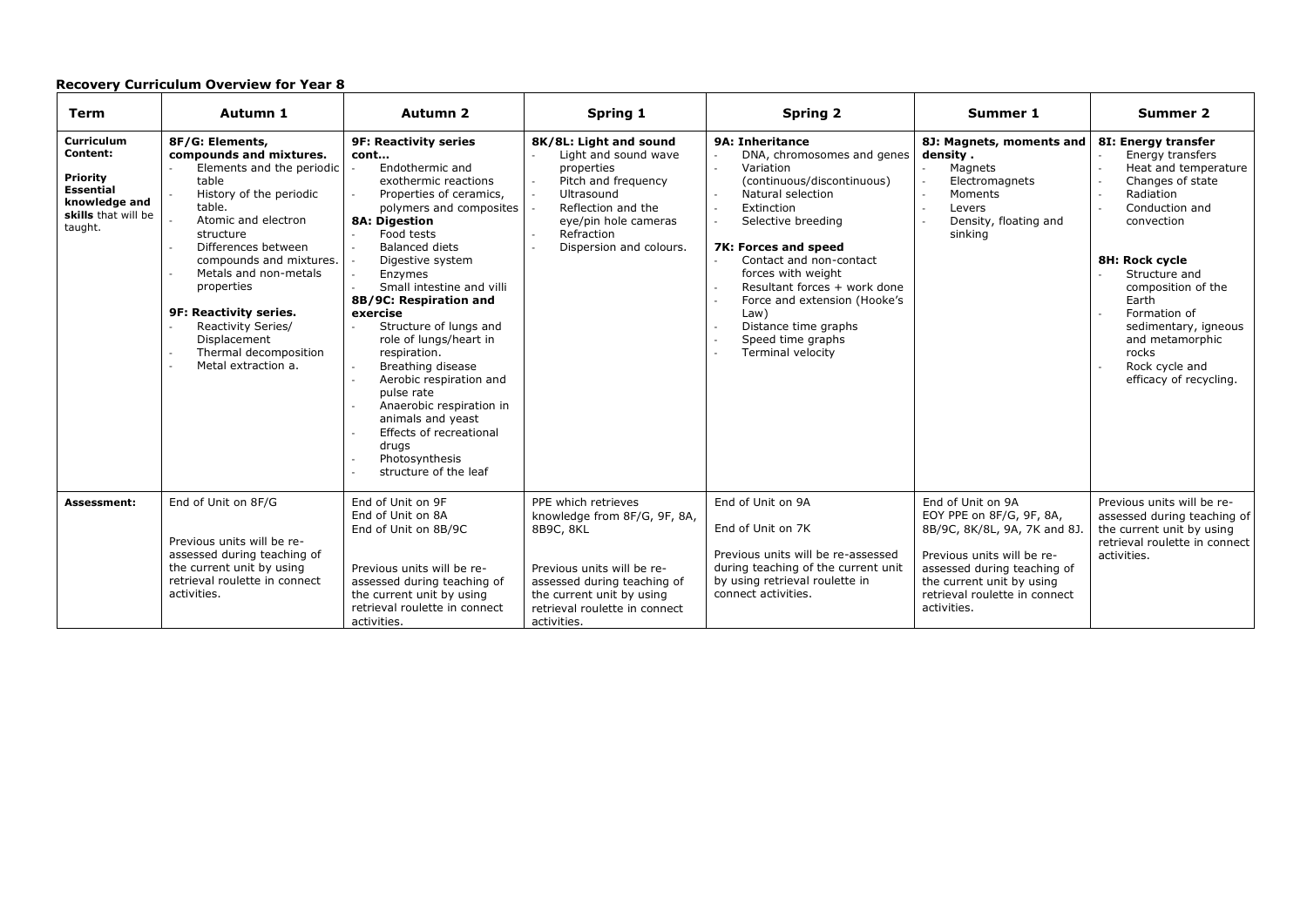| <b>Term</b>                                                                                                                    | Autumn 1                                                                                                                                                                                                    | <b>Autumn 2</b>                                                                                                                                                                                                                                                                                                                                                                                                                                           | Spring 1                                                                                                                                                                                                                                                                                                                                                                               | <b>Spring 2</b>                                                                                                                                                                                                                                                                                                                                                                                                                                                                                               | Summer 1                                                                                                                                                                                                     | Summer 2                                                                                                                                                                                                |
|--------------------------------------------------------------------------------------------------------------------------------|-------------------------------------------------------------------------------------------------------------------------------------------------------------------------------------------------------------|-----------------------------------------------------------------------------------------------------------------------------------------------------------------------------------------------------------------------------------------------------------------------------------------------------------------------------------------------------------------------------------------------------------------------------------------------------------|----------------------------------------------------------------------------------------------------------------------------------------------------------------------------------------------------------------------------------------------------------------------------------------------------------------------------------------------------------------------------------------|---------------------------------------------------------------------------------------------------------------------------------------------------------------------------------------------------------------------------------------------------------------------------------------------------------------------------------------------------------------------------------------------------------------------------------------------------------------------------------------------------------------|--------------------------------------------------------------------------------------------------------------------------------------------------------------------------------------------------------------|---------------------------------------------------------------------------------------------------------------------------------------------------------------------------------------------------------|
| <b>Curriculum</b><br><b>Content:</b><br><b>Priority</b><br><b>Essential</b><br>knowledge and<br>skills that will be<br>taught. | <b>B1 Cell Biology</b><br>Cell structure<br>Cell division<br>Transport in cells<br>Required practical 1: Using a<br>light microscope.<br>C1 Atomic structure & the<br>periodic table<br>History of the atom | C1 Atomic structure & the<br>periodic table cont<br>Symbols & relative atomic<br>mass<br>electronic charge &<br>$\mathcal{L}$<br>isotopes<br>The periodic table<br>C2 Bonding, structure, and<br>the properties of matter<br>Simple model of the atom<br>and electronic charge<br>Chemical bonds, ionic,<br>covalent & metallic.<br>How bonding and<br>structure are related to<br>the properties of<br>substances.<br>Structure and bonding of<br>carbon | P3 Particle model of matter<br>Changes of state &<br>particle model<br>Internal energy & energy<br>transfers<br>Particle model & pressure<br>Required practical 17:<br>Determine the density of<br>regular & irregular shapes<br><b>P4 Atomic Structure</b><br>Atoms & isotopes<br>Atoms & nuclear radiation<br><b>B2 Organisation</b><br>Principles or organisation<br>$\overline{a}$ | <b>B2 Organisation cont</b><br>Animal tissues, organs<br>& organ systems<br>Plant tissues, organs &<br>systems<br>Required practical 3: Carry<br>out food tests.<br>Required practical 4:<br>Investigate effect of pH on<br>enzymes.<br>C6 C8: Rate and extent of<br>chemical changes and<br>chemical analysis<br>Rates of reaction<br>Reversible reactions<br>Le-Chatelier's principle<br>Chromatography<br>Tests for gases<br>Required practical:<br>measuring rate of reaction<br>and paper chromatography | <b>B3 B4: Infection, response</b><br>and bioenergetics<br><b>Disease</b><br>Antibiotics and painkillers<br>Drug development<br>Photosynthesis<br>Metabolism<br>Required practical: rate of<br>photosynthesis | Revision for PPE                                                                                                                                                                                        |
| <b>Assessment:</b>                                                                                                             | B1 End of unit test<br>The first unit will be re-<br>assessed during teaching of the<br>second unit by using retrieval<br>roulette in connect activities.                                                   | C1 End of unit test<br>Aspects of B1 are assessed in<br>this unit<br>C2 End of unit test<br>Aspects of C1 are assessed in<br>this unit<br>Previous units will be re-<br>assessed during teaching of<br>the current unit by using<br>retrieval roulette in connect<br>activities.                                                                                                                                                                          | P3P4 End of unit test<br>Aspects of C2 are assessed in<br>this unit<br>Previous units will be re-<br>assessed during teaching of<br>the current unit by using<br>retrieval roulette in connect<br>activities.                                                                                                                                                                          | B2 End of unit test<br>Aspects of P3P4 are<br>assessed in this unit<br>C6/C8 End of unit test<br>Aspects of B2 are assessed<br>in this unit<br>Previous units will be re-<br>assessed during teaching of<br>the current unit by using<br>retrieval roulette in connect<br>activities.                                                                                                                                                                                                                         | B3B4 End of unit test<br>Aspects of C6C8 are assessed<br>in this unit<br>Previous units will be re-<br>assessed during teaching of the<br>current unit by using retrieval<br>roulette in connect activities. | End of Year PPE re-<br>assesses all units taught<br>this year<br>Previous units will be re-<br>assessed during teaching of<br>the current unit by using<br>retrieval roulette in connect<br>activities. |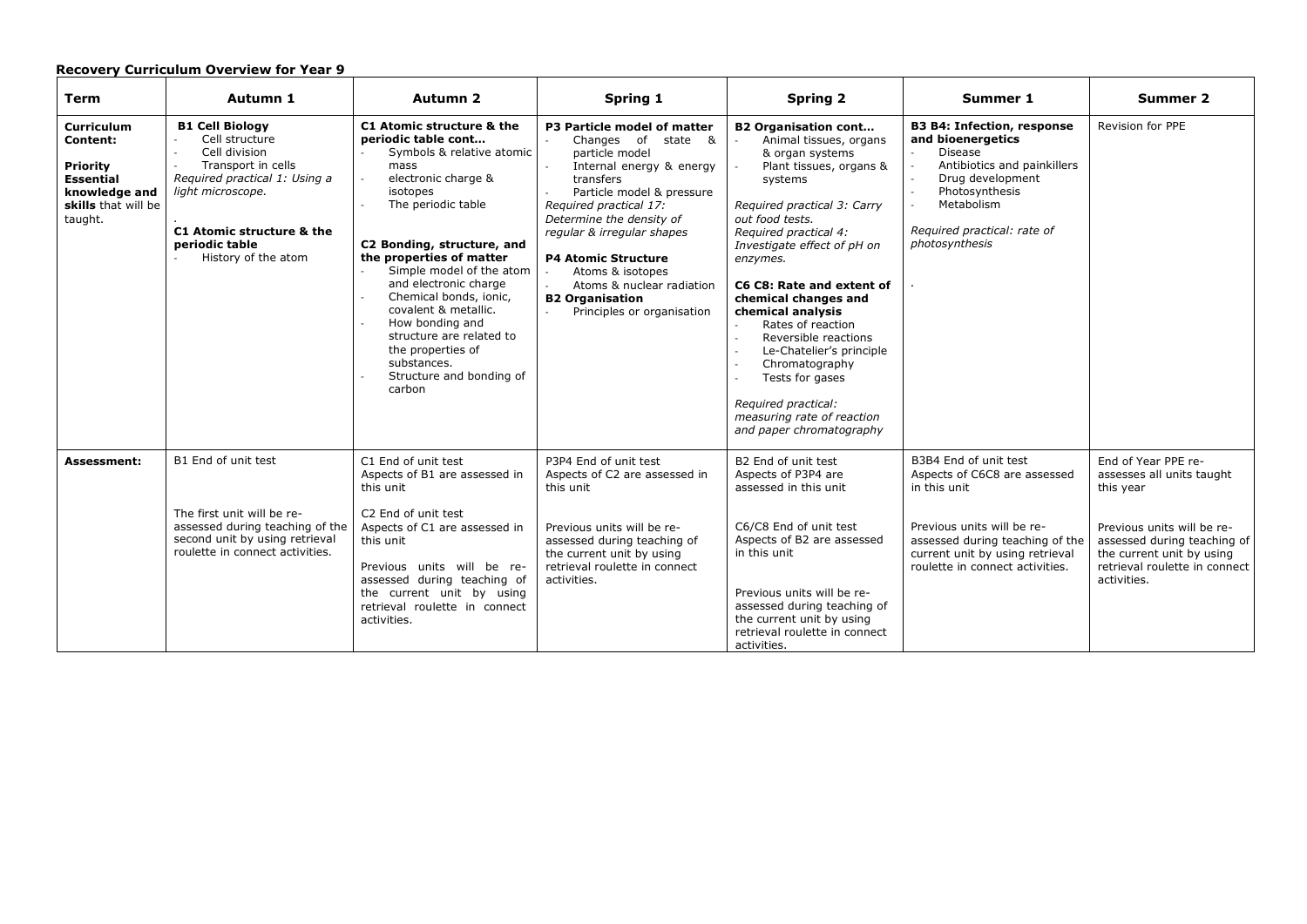| <b>Term</b>                                                                                                      | Autumn 1                                                                                                                                                                                                                                                                                                                                    | Autumn 2                                                                                                                                                                                                                                                                                                                                                                                                                   | Spring 1                                                                                                                                                                                                                                                                                                                                             | <b>Spring 2</b>                                                                                                                                                                                                                                                                                                                                                                                                                                                                                   | Summer 1                                                                                                                                                                                                 | <b>Summer 2</b>                                                                                                                                                                                                                                                     |
|------------------------------------------------------------------------------------------------------------------|---------------------------------------------------------------------------------------------------------------------------------------------------------------------------------------------------------------------------------------------------------------------------------------------------------------------------------------------|----------------------------------------------------------------------------------------------------------------------------------------------------------------------------------------------------------------------------------------------------------------------------------------------------------------------------------------------------------------------------------------------------------------------------|------------------------------------------------------------------------------------------------------------------------------------------------------------------------------------------------------------------------------------------------------------------------------------------------------------------------------------------------------|---------------------------------------------------------------------------------------------------------------------------------------------------------------------------------------------------------------------------------------------------------------------------------------------------------------------------------------------------------------------------------------------------------------------------------------------------------------------------------------------------|----------------------------------------------------------------------------------------------------------------------------------------------------------------------------------------------------------|---------------------------------------------------------------------------------------------------------------------------------------------------------------------------------------------------------------------------------------------------------------------|
| Curriculum<br>Content:<br><b>Priority</b><br><b>Essential</b><br>knowledge and<br>skills that will be<br>taught. | <b>B7 Ecology</b><br>Adaptations,<br>interdependence &<br>competition<br>Organisation of an<br>ecosystem<br>Biodiversity & the effect of<br>human interaction on<br>ecosystems<br>Required practical activity<br>Sampling<br><b>P1 Energy</b><br>Types of energy<br><b>KE and GPE calculations</b><br>Work done<br>÷,<br>Weight and gravity | P1 Energy cont<br><b>SHC</b><br>Power/efficiency<br>Renewable/non-<br>renewable<br>Reducing<br>energy<br>transfers<br>Required practical activity<br>specific heat capacity<br><b>B3 B4: Infection, response</b><br>and bioenergetics<br><b>Disease</b><br>Antibiotics and painkillers<br>Drug development<br>Photosynthesis<br>$\mathcal{L}^{\mathcal{A}}$<br>Metabolism<br>Required practical: rate of<br>photosynthesis | C7 C9 C10: organic<br>chemistry, chemistry of the<br>atmosphere and using<br>resources<br>Finite and renewable<br>resources<br>Water treatment<br>Required practical: water purity<br><b>B5: Homeostasis and</b><br>response<br>Homeostasis<br>$\sim$<br>Nervous system<br>Puberty and menstrual<br>$\overline{a}$<br>cycle<br>Controlling fertility | C4 - Chemical changes<br>Acids and bases<br>$\mathbb{Z}^2$<br>Strong and weak acids<br>neutralisation<br>$\overline{a}$<br>acid reactions<br>$\overline{\phantom{a}}$<br>separating metals<br>redox<br>$\mathcal{L}_{\mathcal{A}}$<br>electrolysis<br><b>Required</b><br>practical<br>activity<br>Preparation of a pure, dry<br>sample of a salt<br><b>Reauired</b><br>practical<br>activity<br>Investigate what happens<br>when aqueous solutions are<br>electrolysed using inert<br>electrodes. | <b>P5: Forces</b><br>Contact and non-contact<br>forces<br>Acceleration<br>Newton's laws<br>$\overline{\phantom{a}}$<br>Momentum<br>Required practical: extension of<br>a spring, investigating motion    | P2 Electricity to begin<br>finish in year 11<br>Current, potential<br>difference & resistance<br>Series & parallel<br>circuits<br>Required practical 15:<br>Investigate resistance in<br>circuits.<br>Required practical 16:<br>Investigate I-V<br>characteristics. |
| <b>Recovery:</b><br>Essential<br>Knowledge from<br>previous term<br>that needs<br>revisiting.                    | Topics missed in Year 9 due to<br>Covid are carried over into year<br>10. (B7)                                                                                                                                                                                                                                                              |                                                                                                                                                                                                                                                                                                                                                                                                                            |                                                                                                                                                                                                                                                                                                                                                      |                                                                                                                                                                                                                                                                                                                                                                                                                                                                                                   |                                                                                                                                                                                                          |                                                                                                                                                                                                                                                                     |
| <b>Assessment:</b>                                                                                               | B7 End of unit test<br>The first unit will be re-<br>assessed during teaching of the<br>second unit by using retrieval<br>roulette in connect activities.                                                                                                                                                                                   | P1 End of unit test<br>Aspects of B7 are assessed in<br>this unit<br>B3B4 End of unit test<br>Aspects of P1 are assessed in<br>this unit<br>Previous units will be re-<br>assessed during teaching of<br>the current unit by using<br>retrieval roulette in connect<br>activities.                                                                                                                                         | C7C9C10 End of unit test<br>Aspects of B3B4 are assessed<br>in this unit<br>Previous units will be re-<br>assessed during teaching of the<br>current unit by using retrieval<br>roulette in connect activities.                                                                                                                                      | P1 End of unit test<br>Aspects of C6C8 are<br>assessed in this unit<br>Previous units will be re-<br>assessed during teaching of<br>the current unit by using<br>retrieval roulette in connect<br>activities.                                                                                                                                                                                                                                                                                     | C4 End of unit test<br>Aspects of P1 are assessed in<br>this unit<br>Previous units will be re-<br>assessed during teaching of the<br>current unit by using retrieval<br>roulette in connect activities. | End of Year PPE re-<br>assesses all units taught<br>this year<br>Previous units will be re-<br>assessed during teaching of<br>the current unit by using<br>retrieval roulette in connect<br>activities.                                                             |